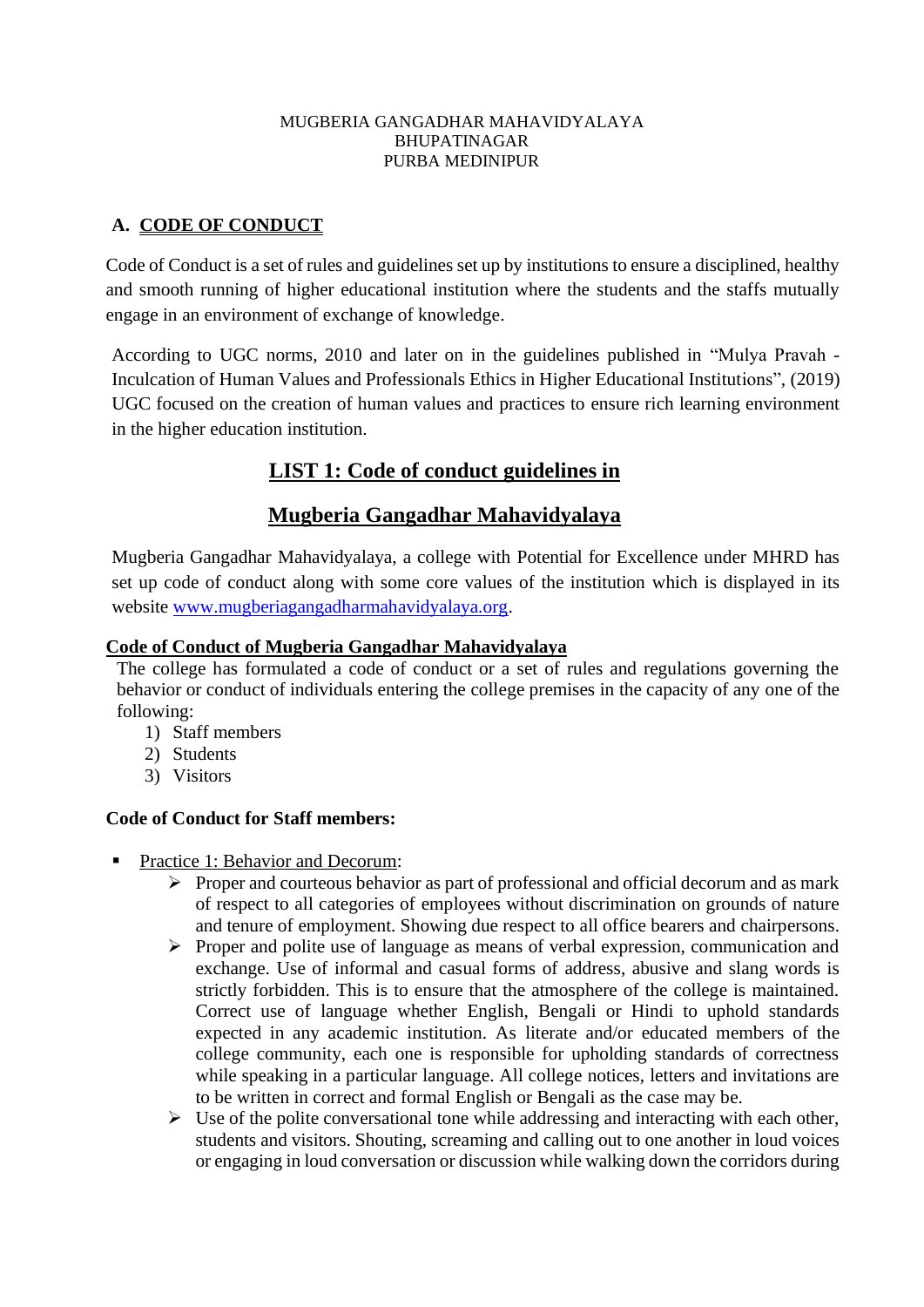class hours is strictly forbidden. There should be complete silence in the Library and in Research rooms throughout.

- ➢ Use of proper gait, posture and gesture while walking, standing or sitting in corridors, in classrooms and laboratories. Pushing, jostling or shoving anyone to make way for oneself or while overtaking another is strictly forbidden.
- Practice 2: Cleanliness and maintanence of college property:
	- ➢ Correct use of facilities in toilets and washrooms as per standard norms practised in all public places like malls, etc., to ensure toilets remain clean and usable throughout the day. Use of bins to dispose of garbage and litter. Loud and noisy manner of gargling, cleaning of mouths and spitting (except in basins), belching, burping, smoking or chewing and spitting of paan, gutka, khaini, etc., in the college premises are strictly forbidden. This is to maintain public decency, health and hygiene.
	- ➢ Eating inside the Library or any of the classrooms is strictly prohibited. Food is to be eaten only in the College Canteen and Girls' Common Room, in the Staff Rooms and in the Office rooms of the College. Exception and exemption will be made on days on which College seminars and workshops are conducted.
	- ➢ Responsible use of every article of college property and every facility provided by the college. Vigilance against damage and misuse of college property and resources. The College expects each member to be alert and vigilant and to report any misuse, damage or defacement of any item of college property including e-resources and college websites.
	- $\triangleright$  The College requests all its members to work in a spirit of cooperation and harmony, to remove unnecessary and unpleasant altercations, conflicts through peaceful negotiation and discussion and to refrain from engaging in bitter verbal exchanges and/or activities that may threaten the stability and smooth functioning of the administrative and academic machinery of the college.
- $\blacksquare$  Practice 3: Maintaining identity:
	- ➢ All the Staff members shall carry their identity cards along with them on every working day of the college.

## **Code of Conduct of students**

The students are the bearers of college legacy. So, Mugberia Gangadhar Mahavidyalaya ensures that they abide by certain college codes as soon as they enter the institution. They have to abide by the above set of rules along with the below given codes:

- Use of mobile phones in college premises during class hours and hours and dedicated for academic and research activities is strictly forbidden. Use of mobile phones in the Library and during Seminar Library hours is strictly prohibited.
- Students are not allowed to bring in outsiders (those without formal invitation issued by the College) or to use the college premises and the college property to host parties to celebrate events of a personal nature or to induct outsiders as guests in the name of student events like Freshers'Welcome, etc..
- As student-members of the college they are responsible for all items of the College property they use and will be held liable for the damage, defacing and/or for the removal of any article owned by the college from the college premises.
- Proper and courteous behavior as part of professional and official decorum and as mark of respect to all categories of employees without discrimination on grounds of nature and tenure of employment.
- The students have to show due respect to all office bearers and chairpersons.
- All the students shall carry their identity cards everyday to the college.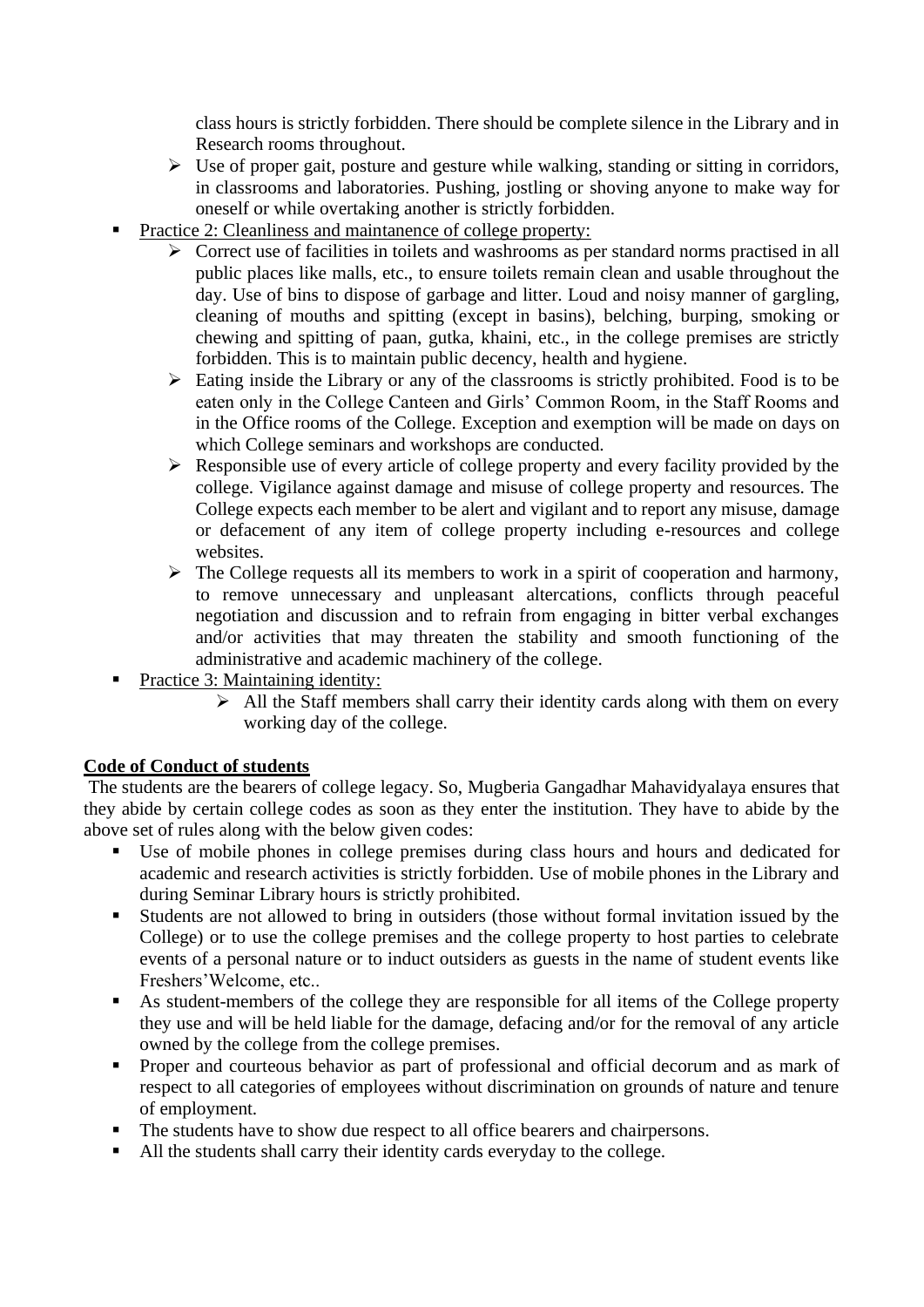### **Code of Conduct of Visitors**

As a college located in the rural area, security of the premises and members is of normal priority to the college authorities. This code is part of the security measures adopted by the college authorities to protect all members and visitors and the college premises and property from external threat of any kind. The college building is within the jurisdiction of the Bhupatinagar Police Station (BPS) and is under its protection. In case of emergency, the college can use the facilities extended by the BPS to handle any untoward or awkward situation.

- All visitors invited by the College are **GUESTS** and are to be treated as such and will enjoy the hospitality extended by the College.
- Visitors seeking information about any aspect of the college will be directed by the Security personnel to the relevant place be it Office, Principal's office, Staff room. No visitor will be permitted to come uninvited to classrooms and examination halls.
- Visitors must come by prior appointment to meet teachers. They are to be seated in the college lobby in case they arrive without appointment and will be permitted to visit the Staff room only if the teacher concerned instructs the security to do so. No **outsider** can ramble or loiter into the college. This will be seen as trespassing and **trespassers will be prosecuted**. Staff members will be responsible for those they invite to the college premises within college hours. Staff members will not invite any visitor to the college premises or use parking space beyond college hours.
- Visitors, invited and uninvited, will fill the Visitors' slip available in the College foyer before they meet any member of the college. The visitors' slip will be duly sent up by the security personnel deployed to do so. Entries of visitors are to be recorded in the Visitors' Book.
- The purpose of visit is to be intimated through intercom.
- The college is under CCTV surveillance; cameras are installed at all entry and exit points.
- The College guarantees safety and security to all within its precincts particularly guests

#### **PROFESSIONAL ETHICS**

UGC set up guidelines for professional ethics in "Mulya Pravah - Inculcation of Human Values and Professionals Ethics in Higher Educational Institutions" to inculcate value learning and professional ethics in higher educational institutions

A professional code of ethics sets a standard for which each member of the Higher Education can be expected to meet. It is a promise to act in a manner that protects the stakeholder's wellbeing. A professional code of ethics informs the public what to expect of the Higher education personnel.

According to UGC guidelines professional "Code of ethics includes integrity, objectivity, professional competence, professional conduct, avoidance of conflict of interest, transparency and information disclosure and such other ethical principles as may be specified in these regulations".

#### **LIST 1: CODE OF PROFESSIONAL ETHICAL PRACTICES IN MUGBERIA**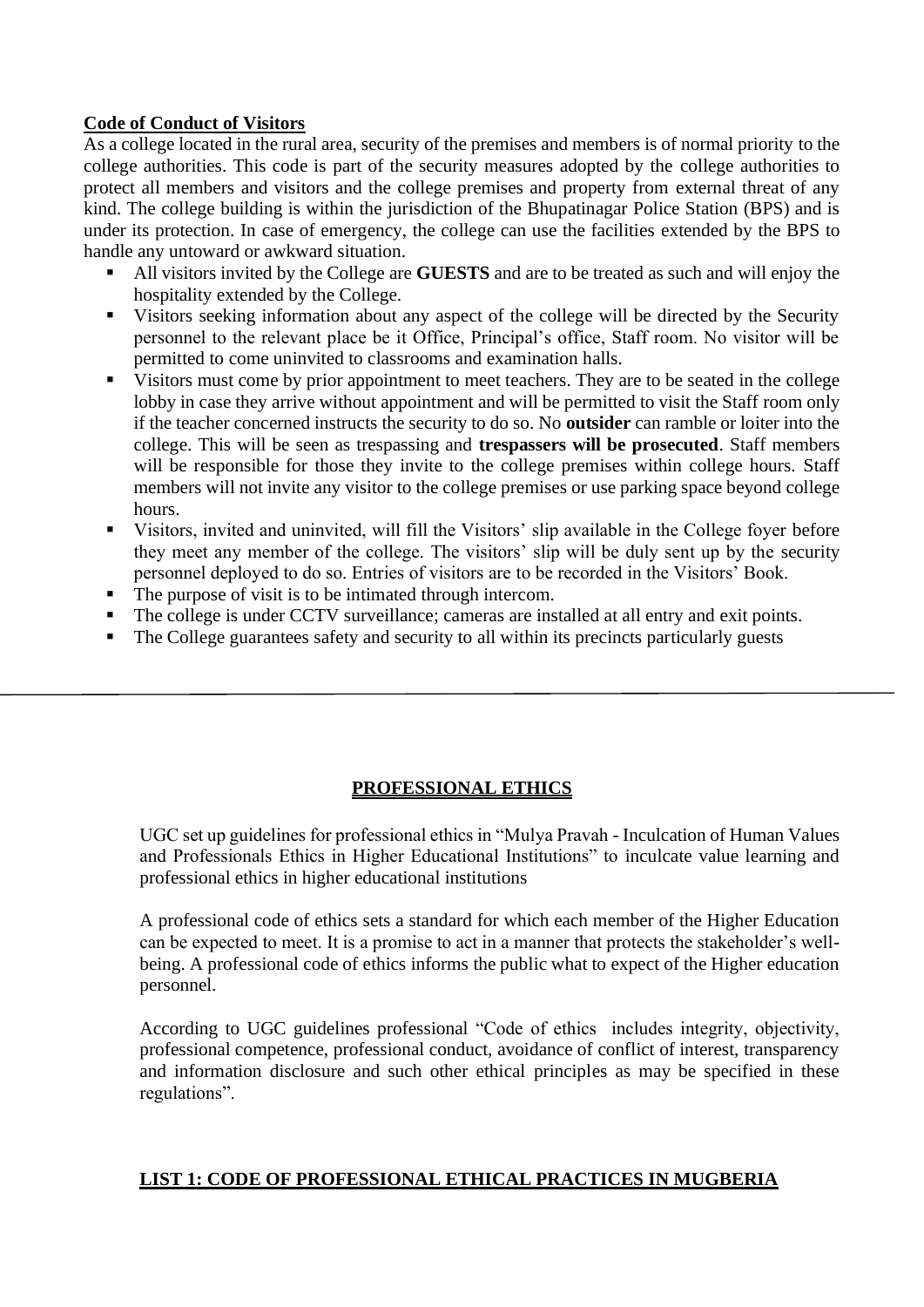## **GANGADHAR MAHAVIDYALAYA**

The following are some of the professional ethical practices followed by Mugberia Gangadhar Mahavidyalaya:

- The college has an Ethics Committee running under the Research cell which comprises of a five members team remaining responsible for developing and monitoring policies and guidelines related to publishing ethics, in matters pertaining to possible violations and assisting with investigations of alleged violations regarding plagiarism.
- No animal is being hurt or no mal practices are performed in the laboratory in Mugberia Gangadhar Mahavidyalaya.
- The college research cell vigils that the professional growth of the college is continuously maintained through study and research activities.
- No toxic elements are used in the college laboratories or premises to ensure that no environmental damage is done.
- The faculty members of the college co-operate and assist in carrying out functions relating to the educational responsibilities of the college and the university such as: assisting in appraising applications for admission, advising and counseling students as well as assisting the conduct of university and college examinations, including supervision, invigilation and evaluation.
- Participate in extension, co-curricular and extra-curricular activities including community service. The National Service Scheme (NSS) wing of the college comprises of students and teachers. The teachers while supervising the team of students set suitable for community development goals for the NSS wing.
- The college makes sure that any faculty member of the college take responsibility for teaching a course/subject only if the teacher possesses thorough knowledge of subject matter and display a communicable interest for it
- The college encourages in learning orientation by instructing the faculties to continuously keeping the course content rich with current examples, accurate, authoritative and appropriate to the level of the student's program of studies.

## **PROFESSIONAL RELATIONSHIP**

The teachers are the engines of any higher education institution. They are the torch bearers. A healthy knowledge flow in any institution makes it an effective learning centre. To make sure an appropriate knowledge flow inside the institution, the UGC emphasized on the professional relationship among the faculty, staffs and with the students.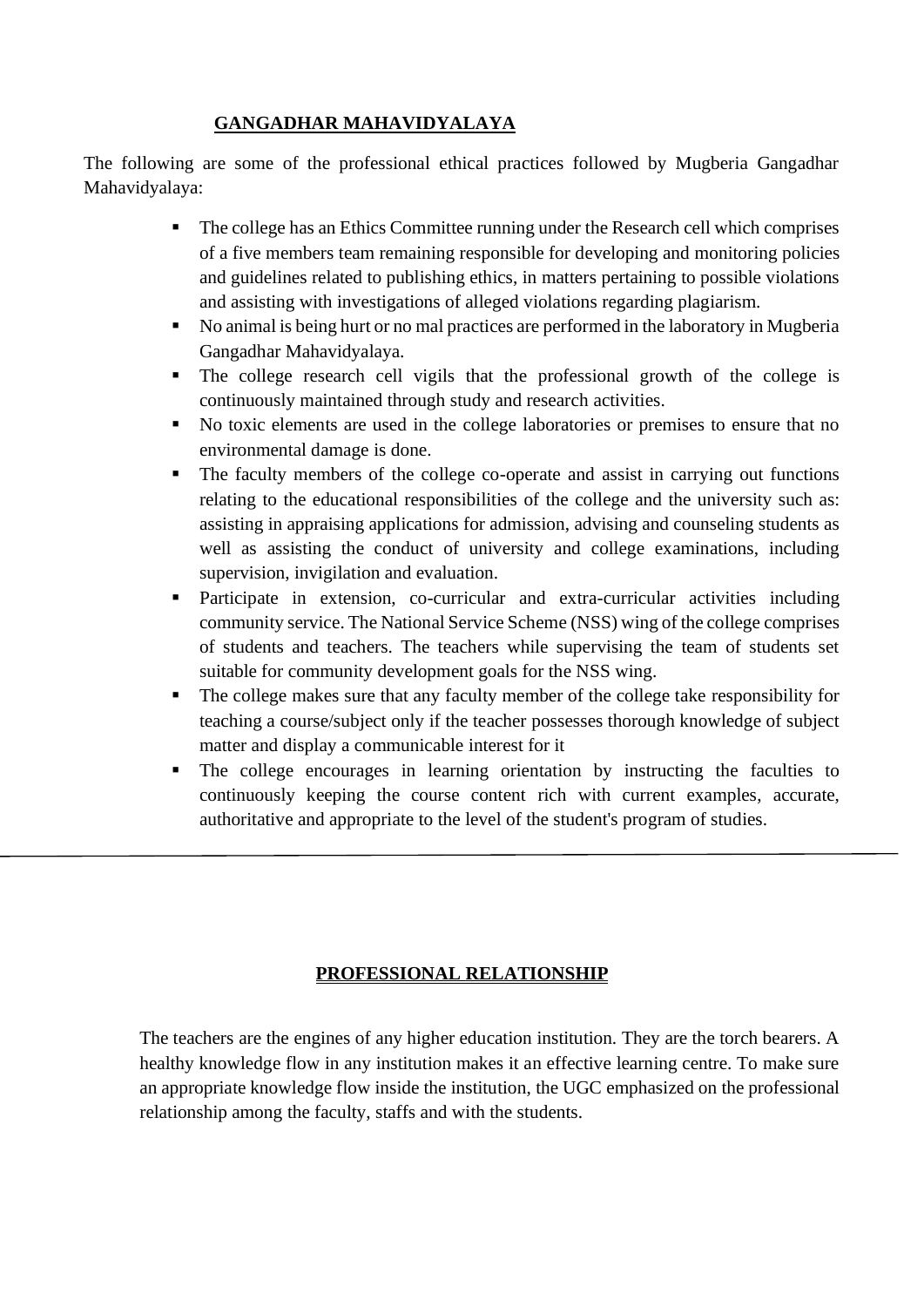## **LIST 1: PROFESSIONAL RELATIONSHIP PRACTICES IN MUGBERIA GANGADHAR MAHAVIDYALAYA**

- With the students:
	- $\triangleright$  Function as mentors to the students and extending all possible help for their development
	- $\triangleright$  Encourage students to question, in their pursuit of learning.
	- ➢ Respect confidentiality of information about students and refraining from making negative comments about students
	- ➢ Maintain emotional stability in front of students and look after their mental health
	- ➢ Maintain objectivity in situations and refrain from favoritism on any ground.
	- $\triangleright$  The college maintains record of the student counseling done by the mentors from time to time. The mentors in the department take mental and academic responsibility of the students and assist in their overall development.
	- ➢ Being a rural college, Mugberia Gangadhar Mahavidyalaya maintains strict principle of equality accommodating diversity among among students regarding gender, civil status, economic status, sexual orientation, religion, age, disability, race, ethnicity, etc.
	- $\triangleright$  The college maintains a positive learner centric module to help not only the students to grow but to have a mutual growth of students and the service providers.
- With the teachers (colleagues) :
	- $\triangleright$  Maintain respectful relation with the colleagues
	- ➢ Render assistance for professional development of junior colleagues if and when sought.
	- $\triangleright$  Refrain from soliciting criticisms of colleagues from student
	- $\triangleright$  Maintain confidentiality and objectivity in dealing with any improper situations if and when arises about any colleague.
- With the management:
	- $\triangleright$  Show respect to the management while addressing them.
	- $\triangleright$  Expected to promptly accomplish reporting and administrative obligations
	- $\triangleright$  Refrain from actions which are in disagreement with institutional mission, goals and policies.